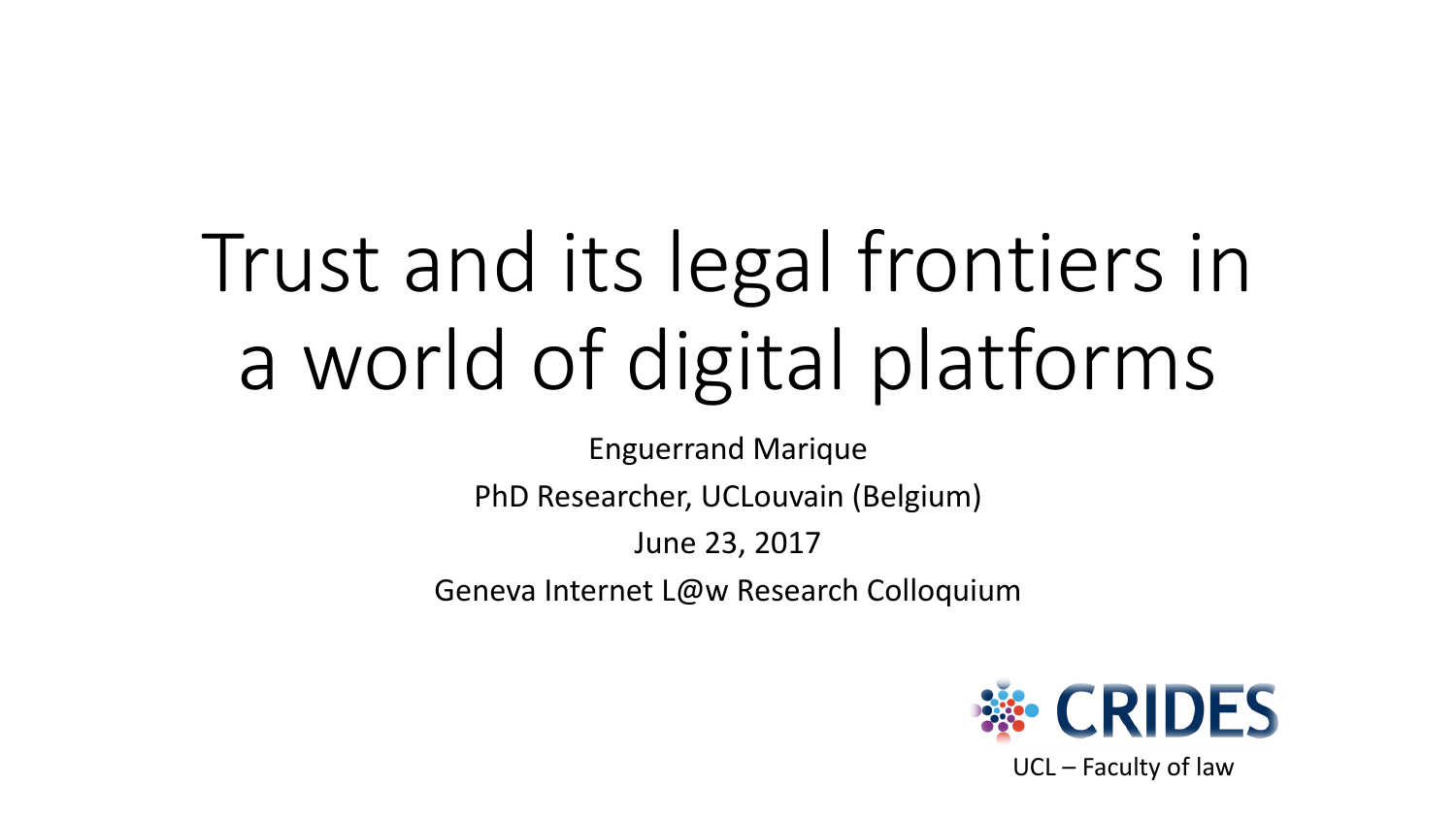## Agenda

- 1. Introduction
- 2. Trust
- 3. Trust in the collaborative economy
- 4. Prospectives
- 5. Questions for discussion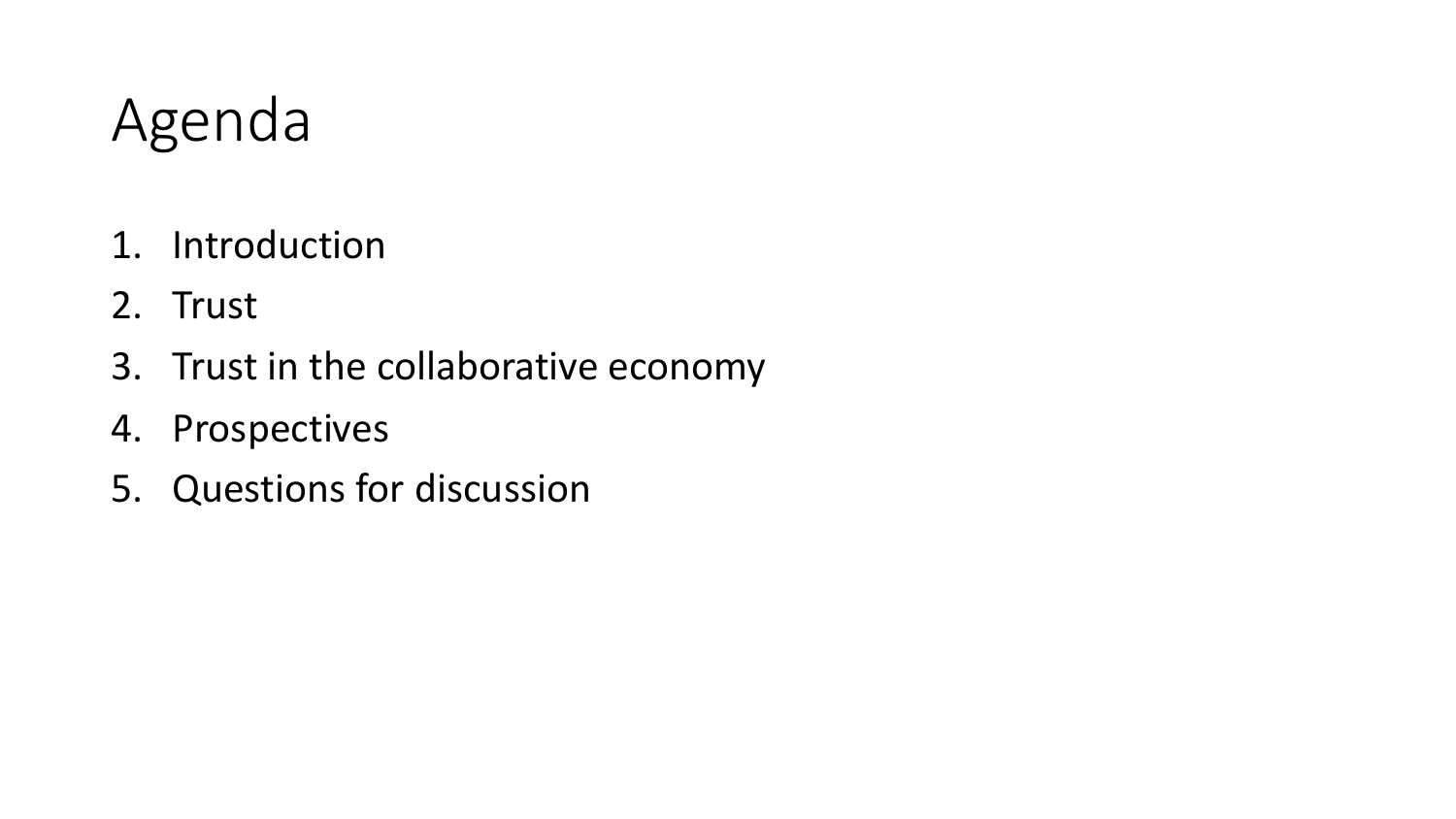« Code is law »

« What makes the net unregulable is that it is hard to tell who someone is, and hard to know the character of the content being delivered. » (Lessig, 2000)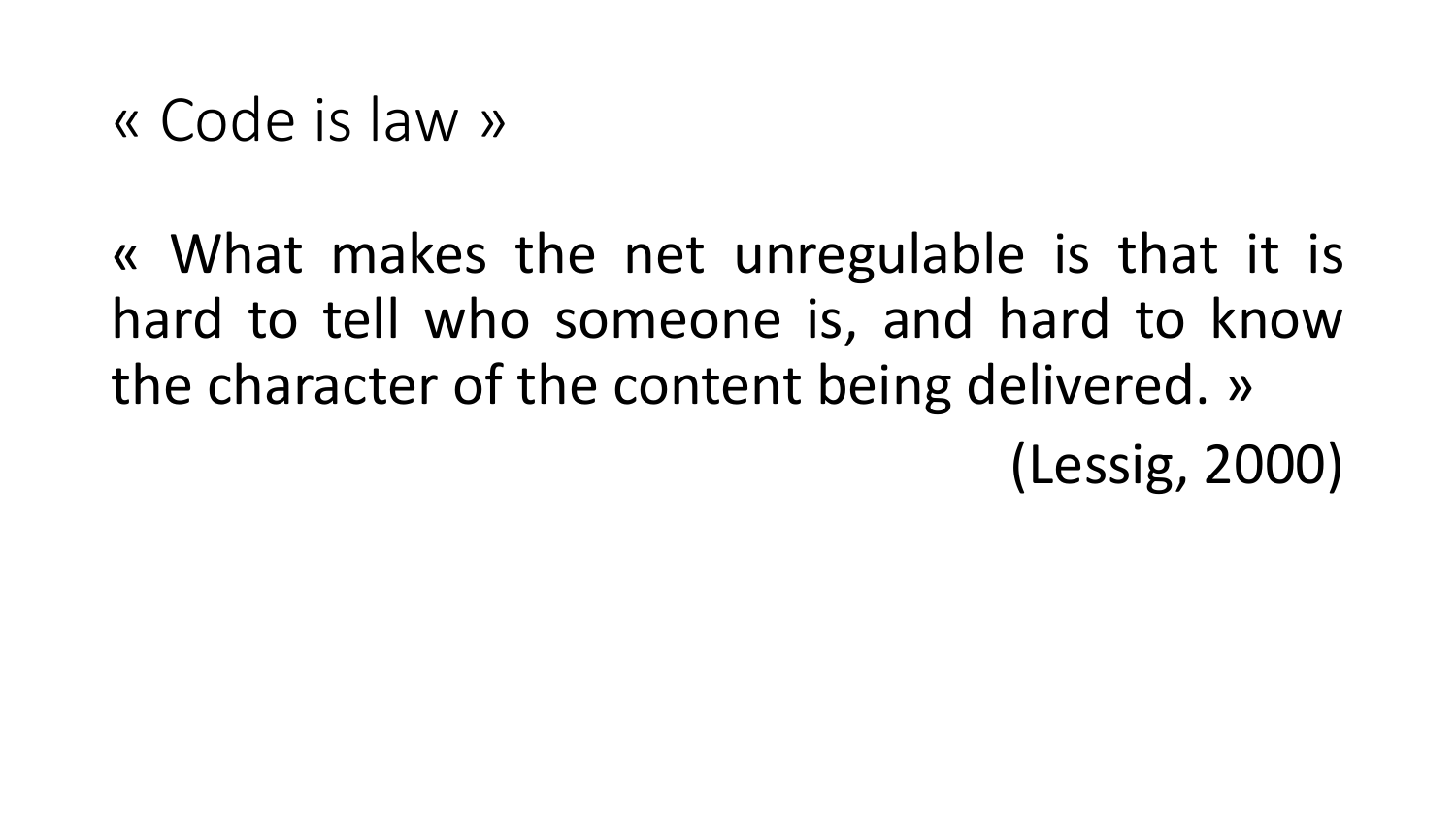### 1. Introduction

- Regulation of the digital economy
	- Digital economy collaborative economy
	- Knowledge economy
- Coordination of individuals
	- Hierarchy Authority (law)
	- Market Price (economics)
	- $\rightarrow$  New approach? Communities – trust (sociology)
- Defining trust
	- Trust as a set of rules
	- Trust as an asset



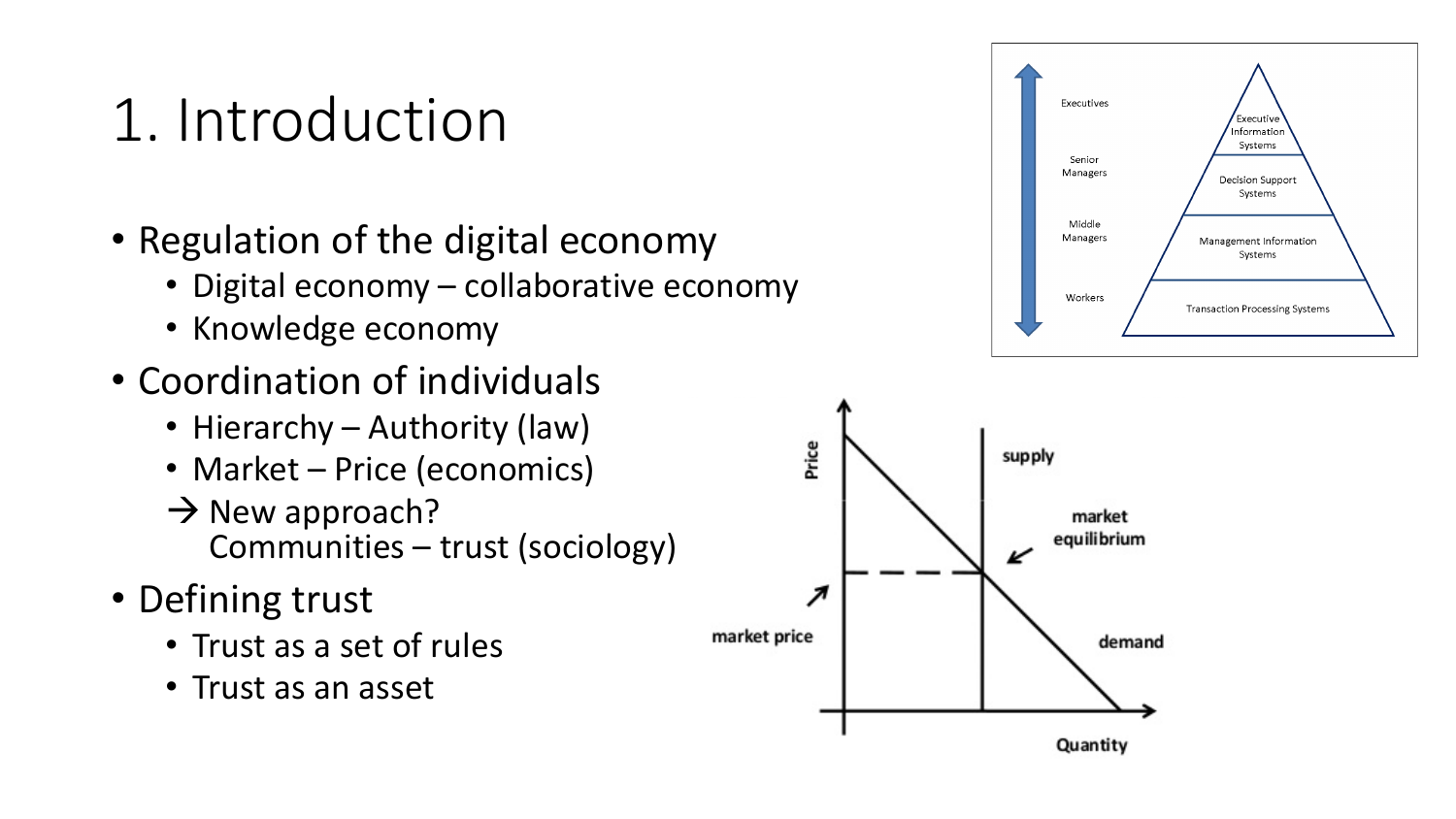# 2. «Trust » A. Definition by lawyers?

- 'Trust' and estate
- Breach of 'Trust' and criminal law
- Anti-'Trust' and competition law
- 'Trust' in the financial markets



• See also: legitimate expectations, detrimental reliance, breach of confidence,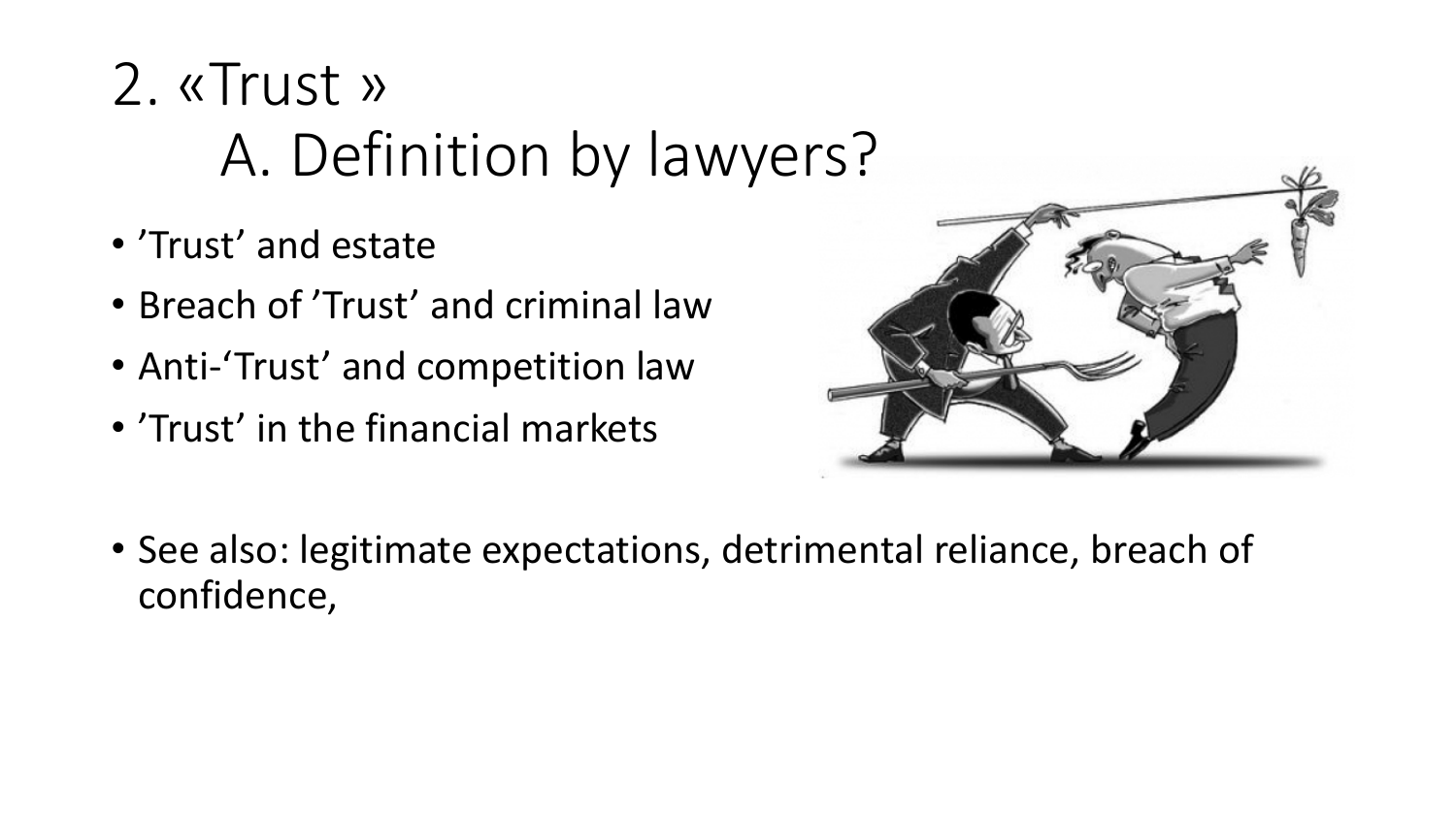# 2. « Trust » B. Defined by economists

- Risk and probability
- Non-calculative trust

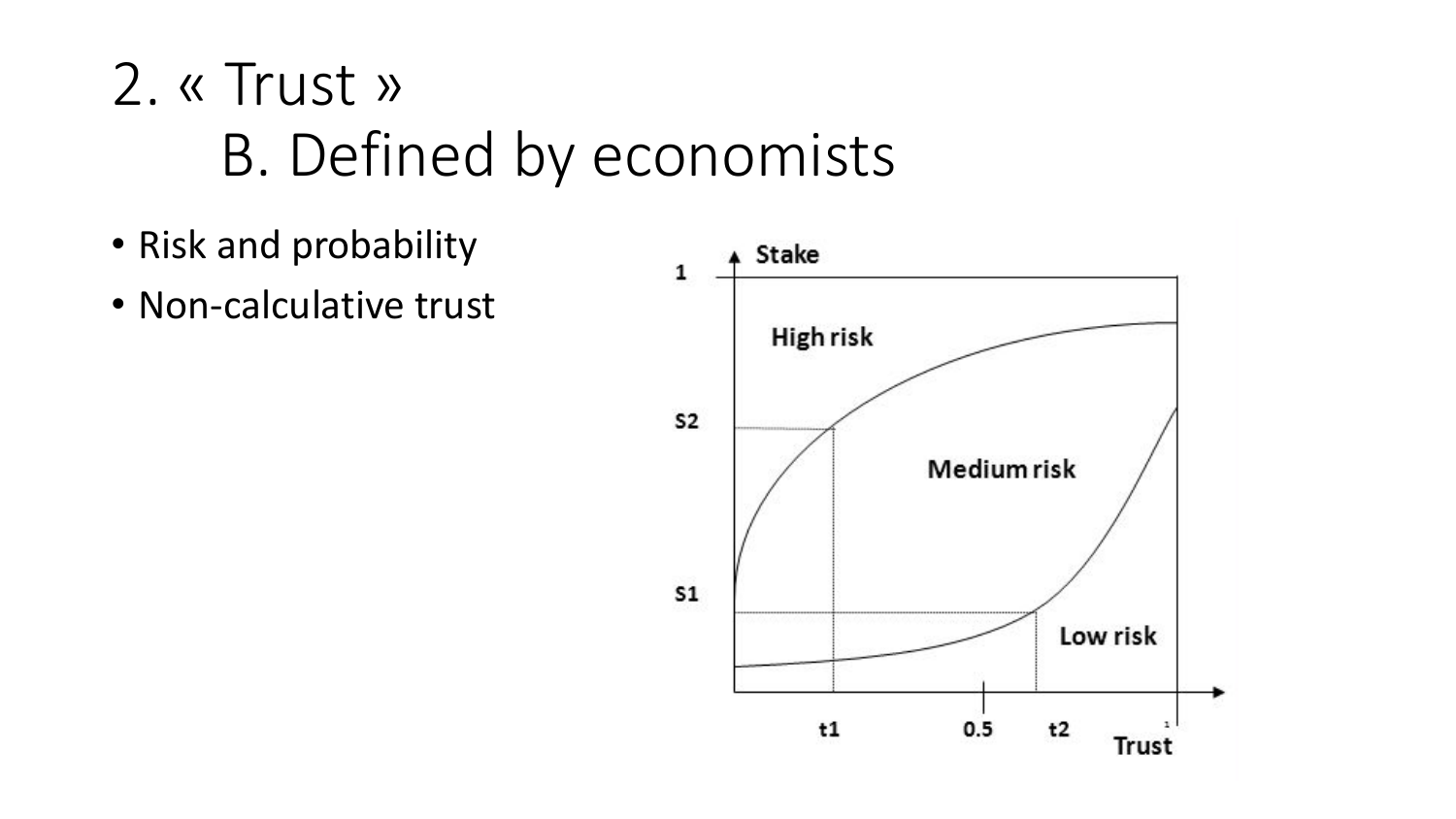| Trust?                                                                                                                   | Value                    | <b>Rules</b>                                                               |  |
|--------------------------------------------------------------------------------------------------------------------------|--------------------------|----------------------------------------------------------------------------|--|
| Economists                                                                                                               | <b>Transaction Costs</b> | <b>Behavioral expectations</b>                                             |  |
| Lawyers                                                                                                                  | <b>IP Rights</b>         | <b>Fiduciary duties?</b>                                                   |  |
| In a networked world,<br>trust is the most<br>important currency.<br><b>Eric Schmidt</b><br>Executive Chairman of Google |                          | Trust in me, just in me<br>(Jungle Book)<br>Shut your eves and trust in me |  |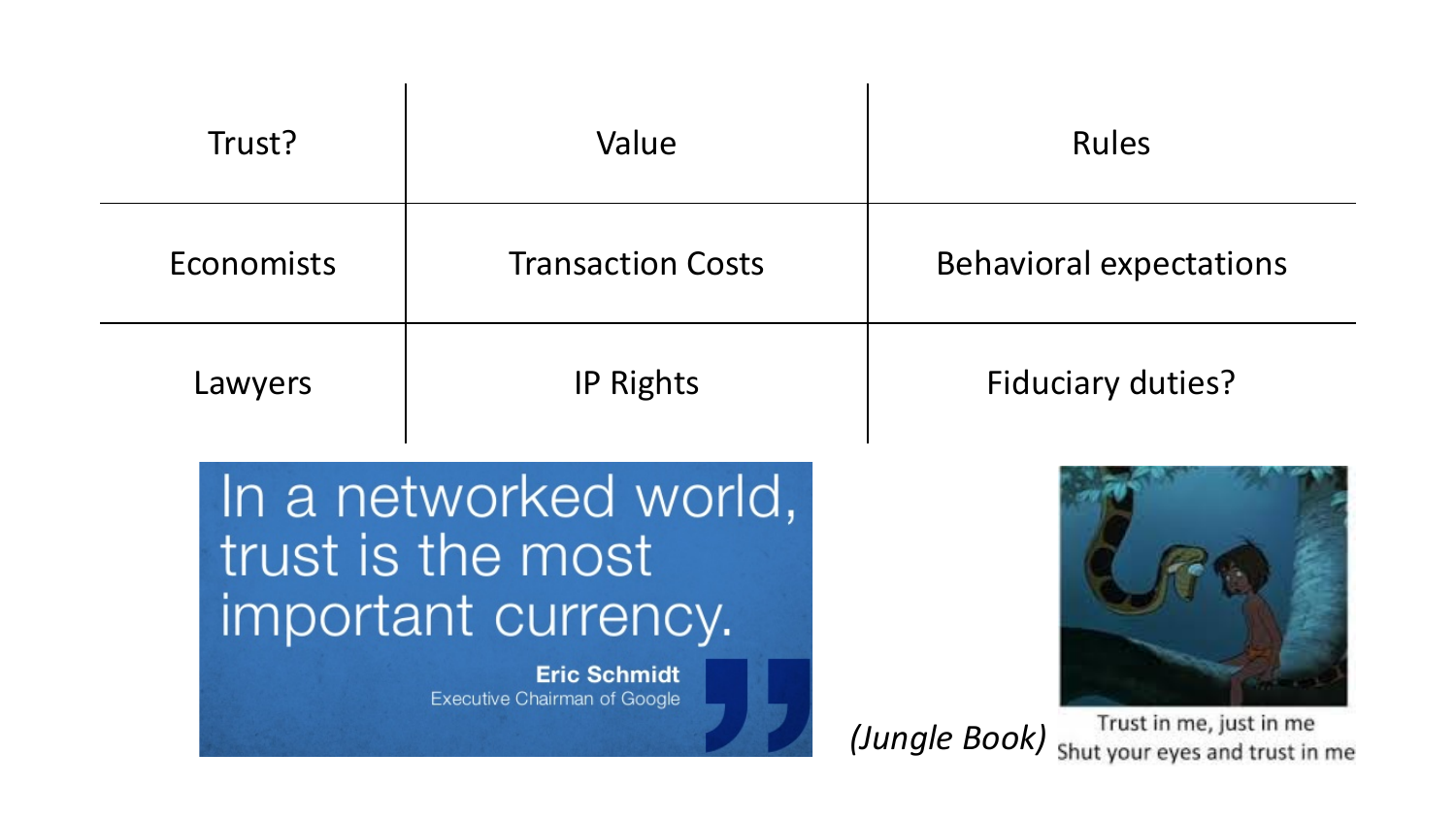# 3. Trust in the collaborative economy A. Sources

- Legal approach
	- Commission's proposal to develop trust
		- eID
		- Consumer protection
- Managerial approach
	- Reputational feedback and rating system
	- Corporate social responsibility
		- $\rightarrow$ Old strategies!
			- Ratings in consumers' association journal
			- CSR has multiple aims!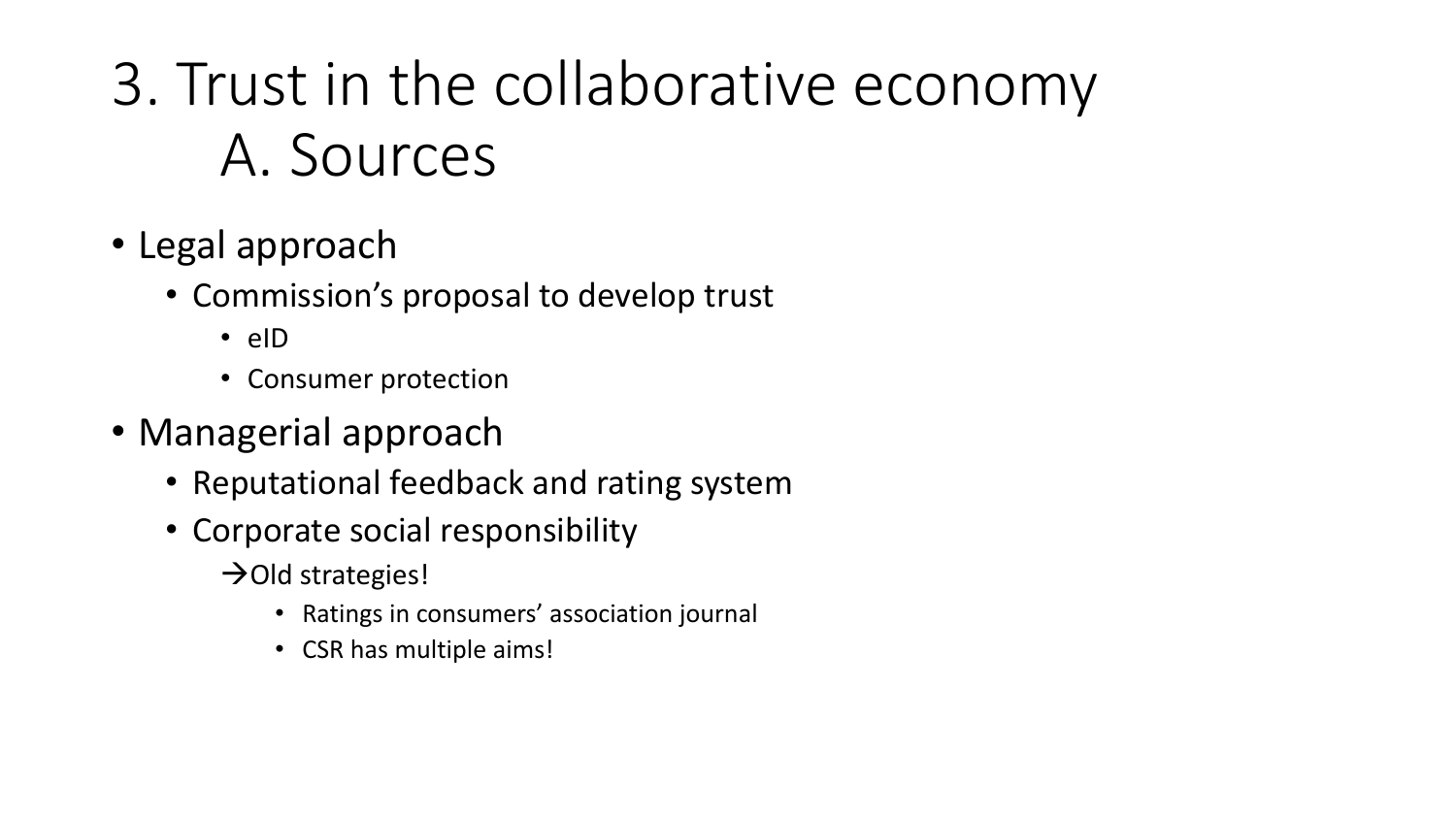# 3. Trust in the collaborative economy B. A failing trust?

- Lack of initiatives when a problem occurs
- Sharewashing
- Rating manipulations
- Innovation & lock-in (cf Competition law)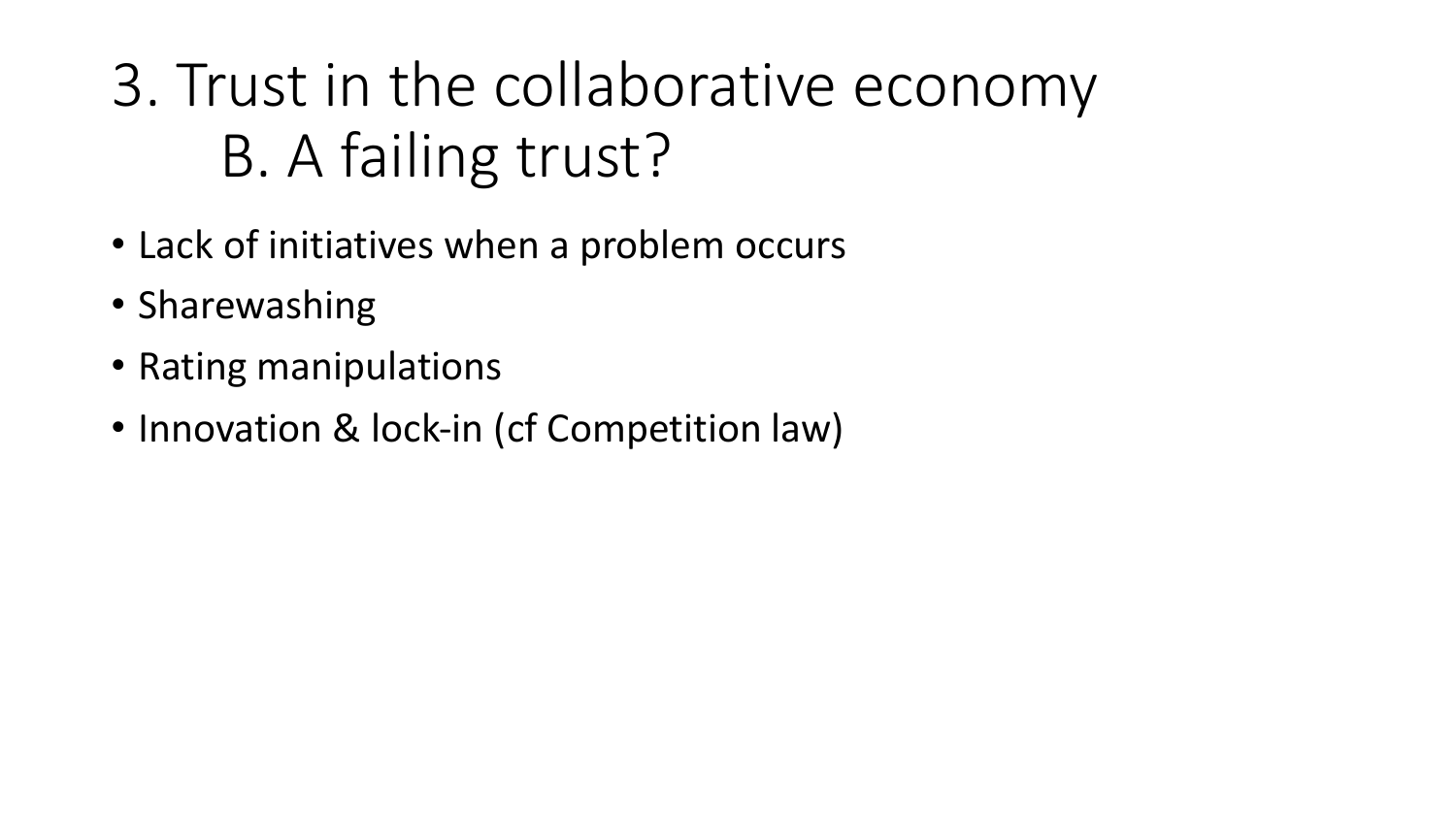#### Consumer actions when problems occur

|                          | Gave<br><b>low</b><br>ranking<br>or bad<br>review | <b>Complained</b><br>to other<br>peer | <b>Appealed</b><br>to<br>platform | <b>Appealed to authority</b><br>or consumer<br>association/institutio | Did not<br>take<br>action |
|--------------------------|---------------------------------------------------|---------------------------------------|-----------------------------------|-----------------------------------------------------------------------|---------------------------|
| Peer<br>Consumers        | 20,4%                                             | 29,8%                                 | 17,5%                             | 4,8%                                                                  | 46,4%                     |
| Peer<br><b>Providers</b> | 22,8%                                             | 35,6%                                 | 34,1%                             | 7,9%                                                                  | 28,5%                     |

European Commission, Exploratory study of consumer issues in online peer-to-peer platform markets, Final Report, May 2017.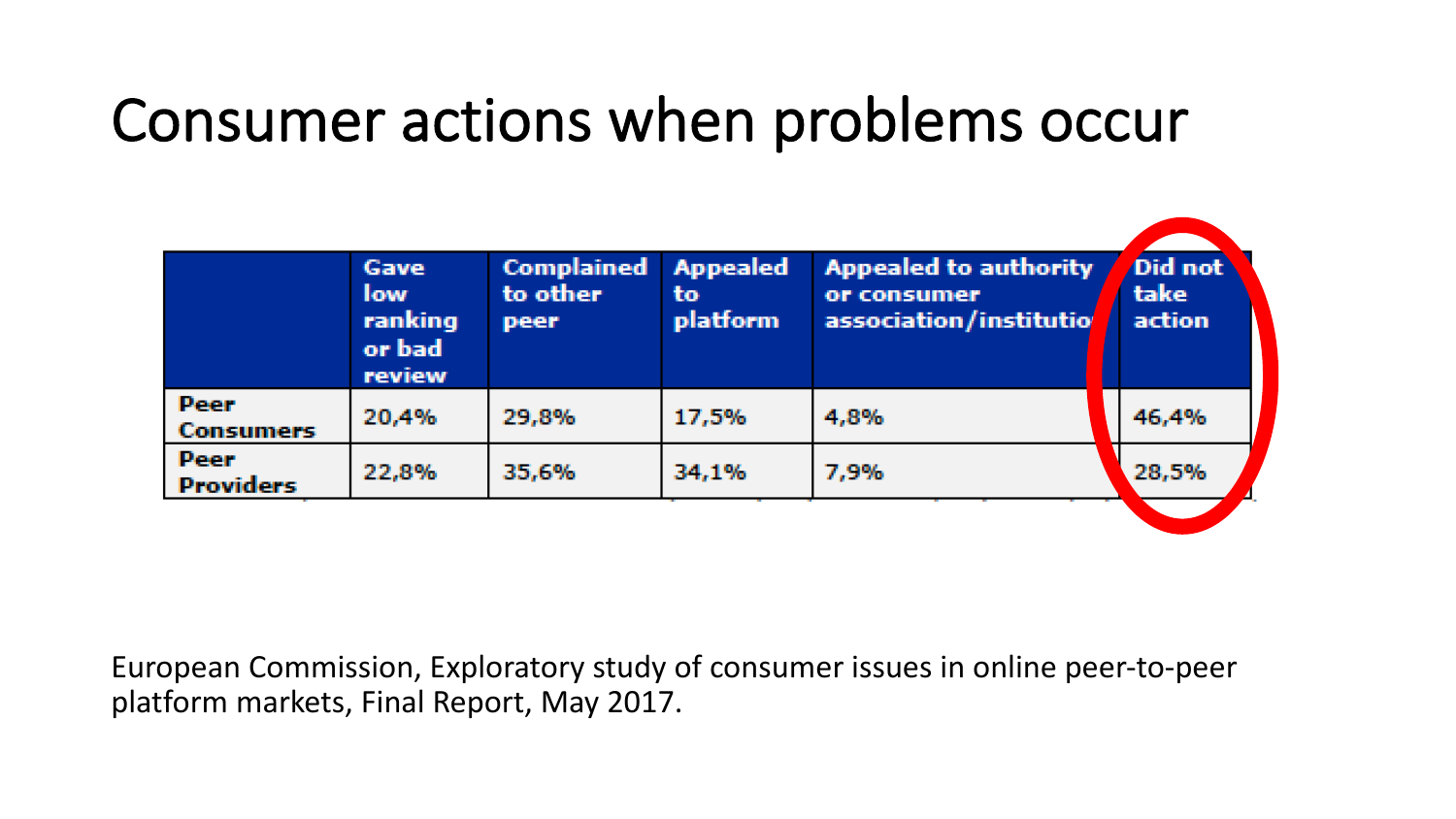# 4. Curing the symptoms or the disease?

- Chain of intermediaries
	- Dynamic & static trust
- Transparency
- *Appearance* theory
	- Good faith ?
- Liability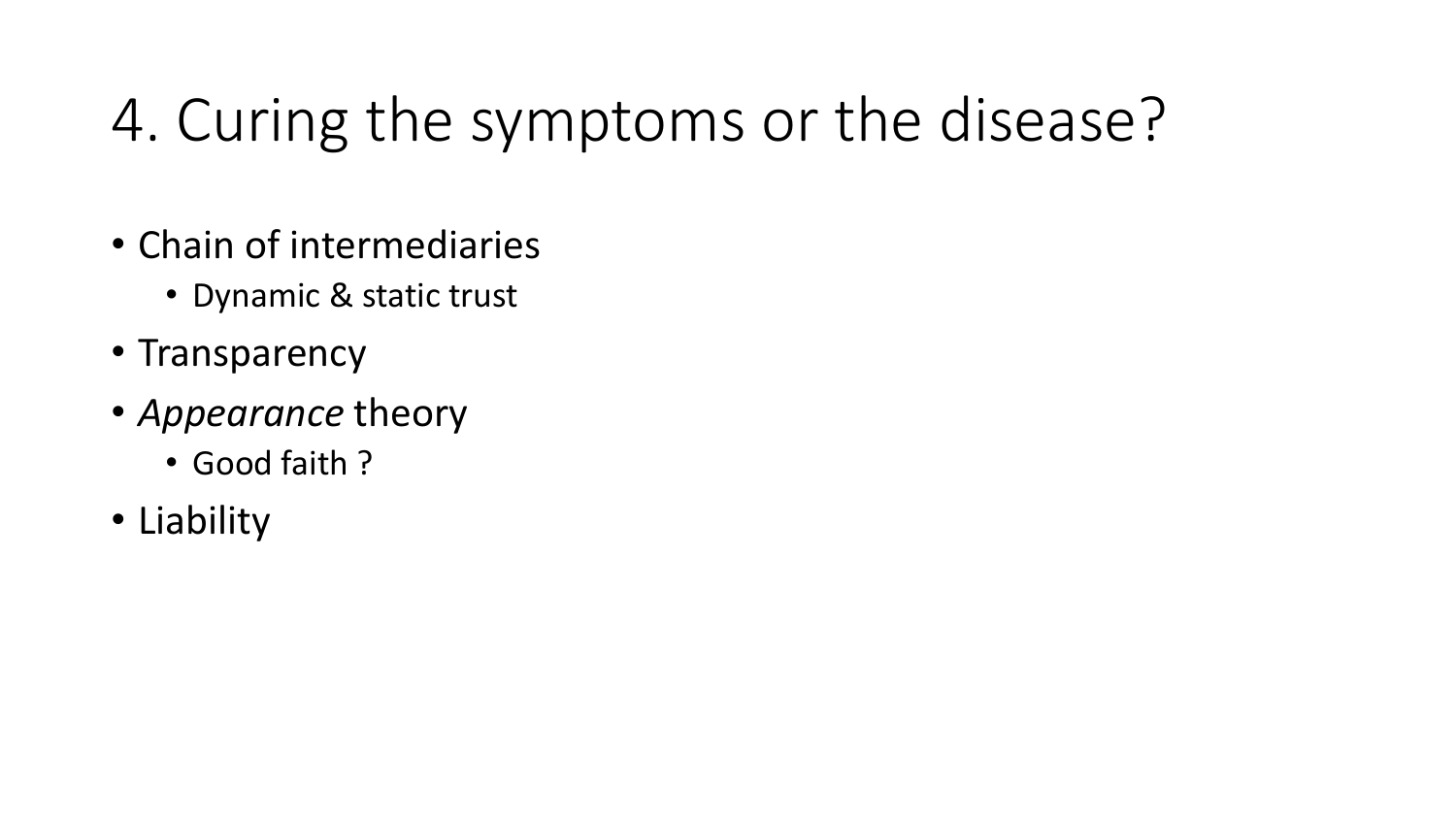#### « Code is law » (Lessig, 2000)

What makes the net unregulable is that it is hard to tell who someone is, and hard to know the character of the content being delivered. Both of these features are now changing. Architectures for facilitating identification--or, more generally, for certifying facts about the user (…)--are emerging. Architectures for rating content (…) have been described and are being implemented. Each is being developed **without the mandate of government**, and the two together could facilitate an extraordinary degree of control over behavior on the Net. The two together, that is, could flip the unregulability of the Net.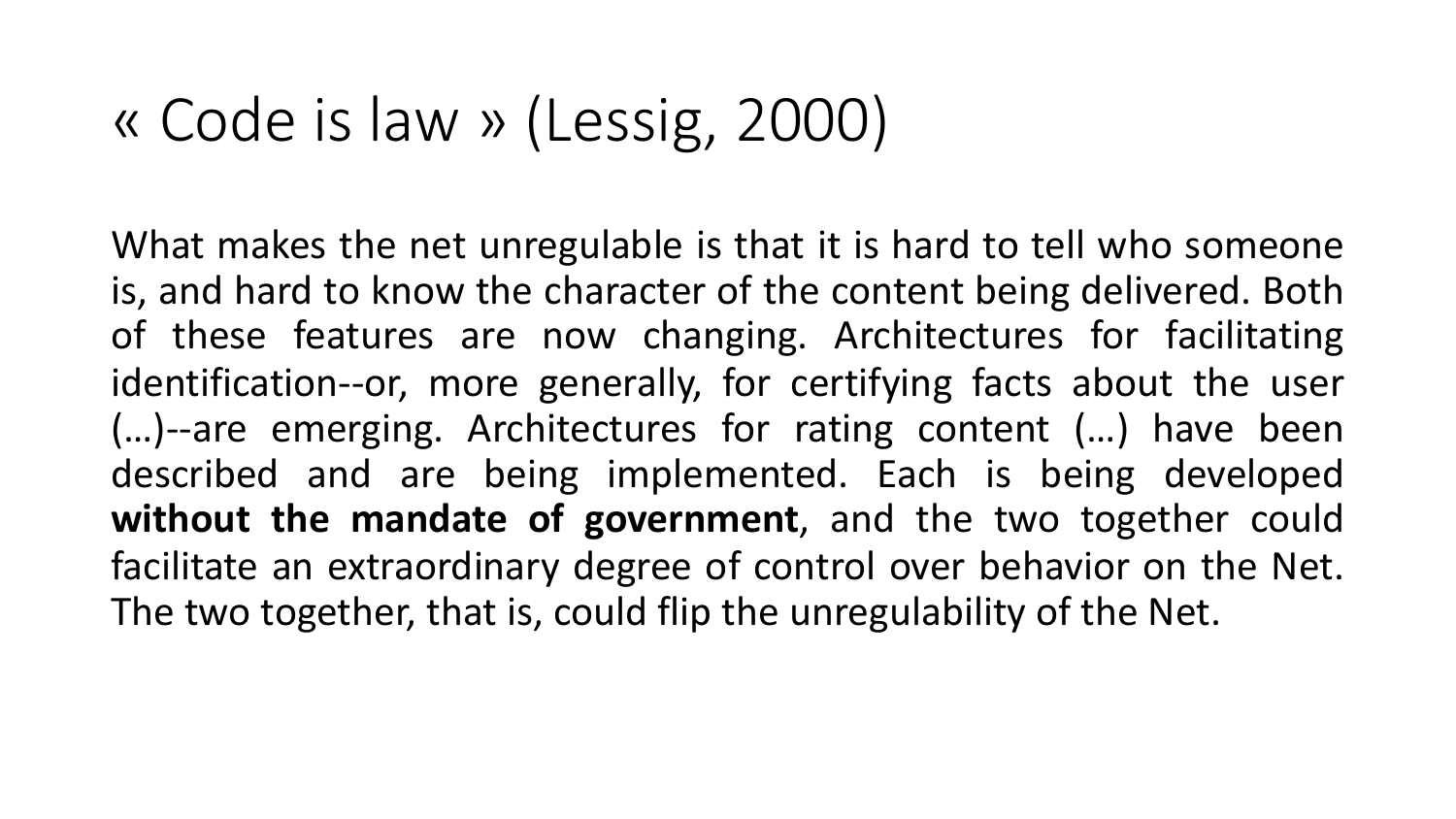# Further questions for discussions

- What is 'trust' in the digital economy? What are your expectations from digital platforms?
- Should trust even be contemplated by public authorities? What should be the role of private entities?
- What should be the liabilities for the digital platforms? On which basis? Should a new set of rules for intermediation be developped ?
- What should be the default rules for contract and labour law to support trust?
	- Awareness ?
	- Protection?